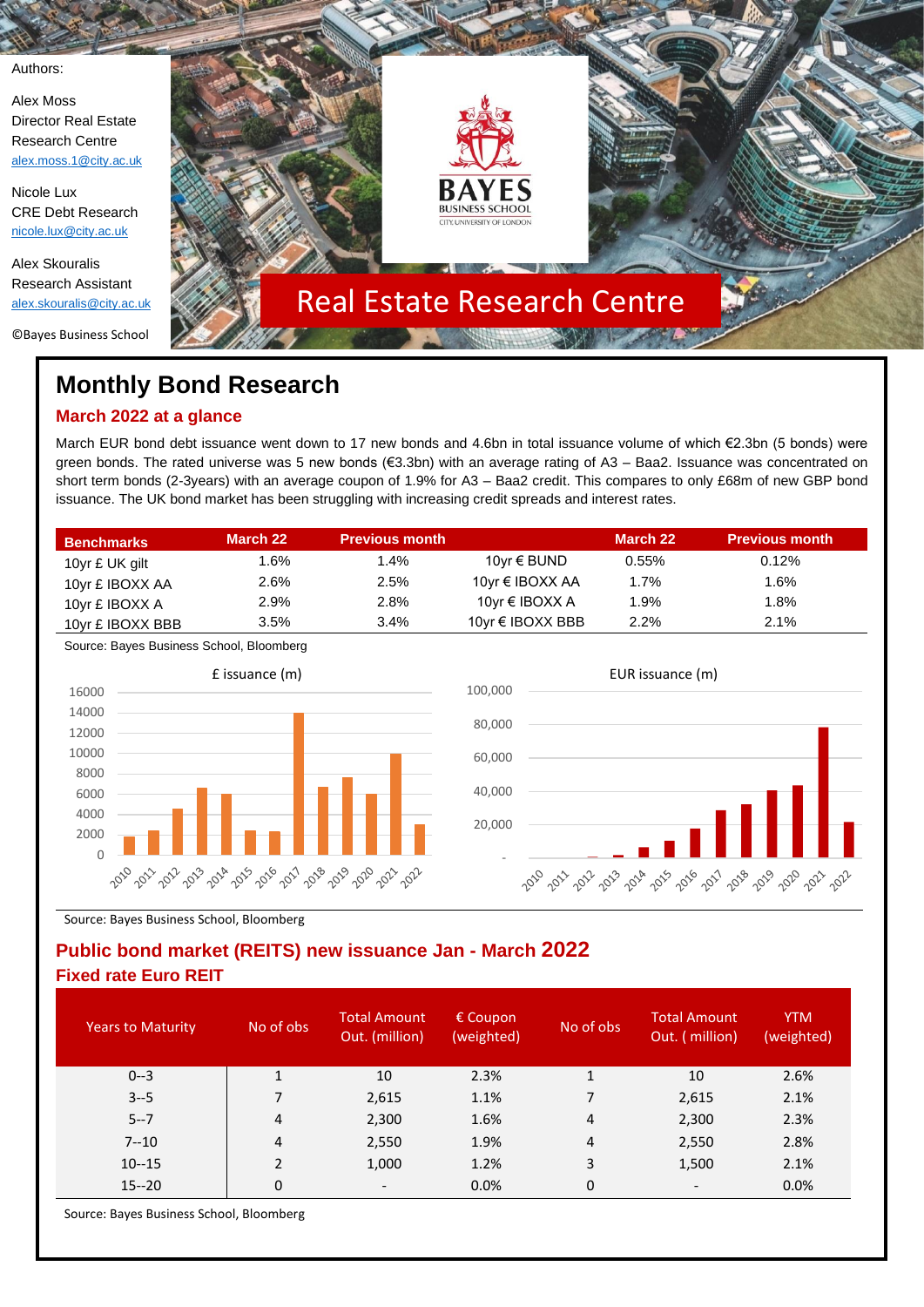# **Summary public bond market (REITS, REOC & Other)**

### **UK fixed rate bonds by vintage year, £**

| Vintage       | No of obs | <b>Total Amount</b><br>Out. (in<br>million) | Coupon<br>(weighted) | No of obs | <b>Total Amount</b><br>Out. (in<br>million) | <b>YTM</b><br>(weighted) |
|---------------|-----------|---------------------------------------------|----------------------|-----------|---------------------------------------------|--------------------------|
| pre 2000      | 20        | 1,433                                       | 7.8%                 | 20        | 1,433                                       | 4.4%                     |
| $2000 - 2004$ | 21        | 3,219                                       | 5.9%                 | 21        | 3,219                                       | 3.3%                     |
| $2005 - 2009$ | 24        | 6,006                                       | 4.9%                 | 24        | 6,006                                       | 4.7%                     |
| $2010 - 2014$ | 78        | 19,265                                      | 4.2%                 | 78        | 19,265                                      | 2.6%                     |
| $2015 - 2016$ | 25        | 3,757                                       | 1.4%                 | 25        | 3,757                                       | 1.2%                     |
| 2017 - 2019   | 89        | 27,616                                      | 1.5%                 | 88        | 27,516                                      | 1.5%                     |
| 2020          | 20        | 6,085                                       | 2.1%                 | 20        | 6,085                                       | 2.9%                     |
| 2021          | 31        | 9,740                                       | 2.2%                 | 39        | 10,341                                      | 3.0%                     |
| > 2021        | 12        | 2,432                                       | 2.8%                 | 12        | 2,432                                       | 3.1%                     |

Source: Bayes Business School, Bloomberg

## **EUR fixed rate bonds by vintage year, €**

| Vintage       | No of obs | <b>Total Amount</b><br>Out. (million) | Coupon<br>(weighted) | No of obs | <b>Total Amount</b><br>Out. (million) | <b>YTM</b><br>(weighted) |
|---------------|-----------|---------------------------------------|----------------------|-----------|---------------------------------------|--------------------------|
| pre 2000      | 4         | 193                                   | 0.7%                 | 3         | 183                                   | 0.0%                     |
| $2000 - 2004$ | 5         | 44                                    | 7.4%                 | 4         | 34                                    | 1.5%                     |
| $2005 - 2009$ | 4         | 39                                    | 3.1%                 | 4         | 39                                    | 0.0%                     |
| $2010 - 2014$ | 48        | 7,442                                 | 2.7%                 | 48        | 7,442                                 | 0.9%                     |
| $2015 - 2016$ | 119       | 24,734                                | 1.5%                 | 117       | 24,730                                | 0.9%                     |
| 2017 - 2019   | 461       | 90,759                                | 1.4%                 | 461       | 90,759                                | 1.9%                     |
| 2020          | 165       | 38,800                                | 1.7%                 | 165       | 38,800                                | 3.0%                     |
| 2021          | 222       | 69,994                                | 1.4%                 | 247       | 70,312                                | 3.0%                     |
| > 2021        | 56        | 18,707                                | 1.5%                 | 56        | 18,707                                | 2.4%                     |

Source: Bayes Business School, Bloomberg

## **UK fixed rate bonds by credit grade, £**

| rating group | No of obs | <b>Total Amount</b><br>Out. (million) | Coupon<br>(weighted) | No of obs | <b>Total Amount</b><br>Out. (million) | <b>YTM</b><br>(weighted) |
|--------------|-----------|---------------------------------------|----------------------|-----------|---------------------------------------|--------------------------|
| AAA          | 3         | 787                                   | 5.3%                 | 3         | 787                                   | 3.0%                     |
| AA           | 10        | 2,521                                 | 3.3%                 | 10        | 2,521                                 | 2.8%                     |
| A            | 103       | 26,391                                | 3.5%                 | 103       | 26,391                                | 2.9%                     |
| <b>BBB</b>   | 44        | 15,639                                | 4.1%                 | 44        | 15,639                                | 3.6%                     |
| <b>BB</b>    | 6         | 2,650                                 | 3.3%                 | 6         | 2,650                                 | 3.9%                     |
| B            |           |                                       |                      |           |                                       |                          |
| C            | 10        | 2,488                                 | 4.4%                 | 10        | 2,488                                 | 2.9%                     |

Source: Bayes Business School, Bloomberg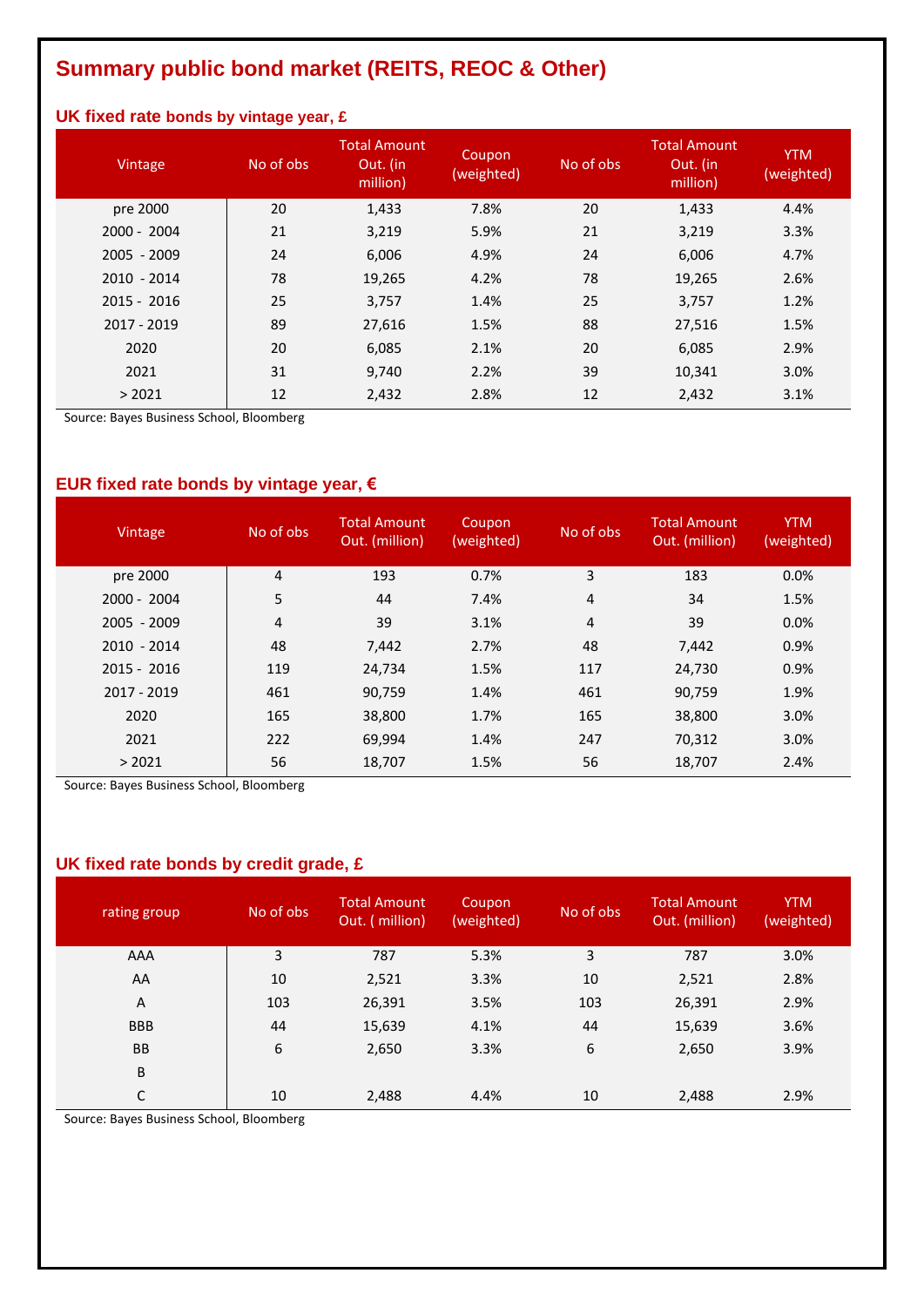| EUR fixed rate bonds by credit grade, $\epsilon$ |                          |                                       |                          |                          |                                       |                              |  |  |
|--------------------------------------------------|--------------------------|---------------------------------------|--------------------------|--------------------------|---------------------------------------|------------------------------|--|--|
| rating group                                     | No of obs                | <b>Total Amount</b><br>Out. (million) | Coupon<br>(weighted)     | No of obs                | <b>Total Amount</b><br>Out. (million) | <b>YTM</b><br>(weighted)     |  |  |
| AA                                               | $\overline{\phantom{0}}$ | $\overline{\phantom{0}}$              | $\overline{\phantom{a}}$ | $\overline{\phantom{a}}$ |                                       | $\qquad \qquad \blacksquare$ |  |  |
| A                                                | 106                      | 34,914                                | 1.1%                     | 106                      | 34,914                                | 1.8%                         |  |  |
| <b>BBB</b>                                       | 141                      | 68,272                                | 1.5%                     | 141                      | 68,272                                | 2.2%                         |  |  |
| <b>BB</b>                                        | 13                       | 4,700                                 | 2.9%                     | 13                       | 4,700                                 | 3.8%                         |  |  |
| B                                                | 3                        | 1,140                                 | 3.8%                     | 3                        | 1,140                                 | 4.6%                         |  |  |
| С                                                | 40                       | 14,084                                | 1.9%                     | 40                       | 14,084                                | 5.5%                         |  |  |

Source: Bayes Business School, Bloomberg

#### **Government Bond Yield Curve**

Since the interest rate increases by the BoE, worries and uncertainty of the near to mid-term future of the economy have caused a run on long-term bonds (inverted yield curve). With the ECB being slightly behind, since effect is currently only visible in the UK economy. On March 31, 2022, the 2-year Treasury yield and the 10-year Treasury yield officially inverted for the first time since 2019. This effect could be short term, but the longer the Ukrainian/Russian war will last, the higher the risk of a future recession which will effect Europe and the UK.



Source: Bayes Business School, Thomson Reuters Datastream

The values in the x-axis refer to number of years. The left hand side chart shows the UK Nominal Government Bond Yield and the lefthand side chart the Euro Area average government bond yield curve.

### **CMBS issuance 2022**

In 2022, €1.4bn of new CMBS bonds have been issued during February and March 2022. Cassia 2022, Italian Logistics, issued by BofA and Goldmann Sachs, Dutch CMBS DPF, and Pembroke Irish mixed property CMBS. In the UK CMBS issuance has been on hold since the interest rate rise by BoE.

#### **Outstanding CMBS by credit grade**

| rating group | No of obs  | <b>Total Amount</b><br>Out. (million) | Coupon<br>(weighted) | No of obs | <b>Total Amount</b><br>Out. (million) | Coupon<br>(weighted) |
|--------------|------------|---------------------------------------|----------------------|-----------|---------------------------------------|----------------------|
|              | <b>EUR</b> | <b>EUR</b>                            | <b>EUR</b>           | £         | $\mathbf{f}$                          | $\mathbf{f}$         |
| AAA          | 11         | 1,607                                 | 0.8%                 | 10        | 1,239                                 | 1.0%                 |
| AA           | 16         | 460                                   | 1.4%                 | 16        | 358                                   | 1.5%                 |
| Α            | 14         | 823                                   | 0.4%                 | 9         | 260                                   | 1.7%                 |
| <b>BBB</b>   | 15         | 578                                   | 2.2%                 | 12        | 371                                   | 2.2%                 |
| <b>BB</b>    | 8          | 370                                   | 2.6%                 | 8         | 294                                   | 3.4%                 |
| B            | 4          | 68                                    | 3.6%                 | 6         | 125                                   | 3.0%                 |
| C            | 27         | 2,304                                 | 2.2%                 | 31        | 898                                   | 2.2%                 |

Source: Bayes Business School, Bloomberg